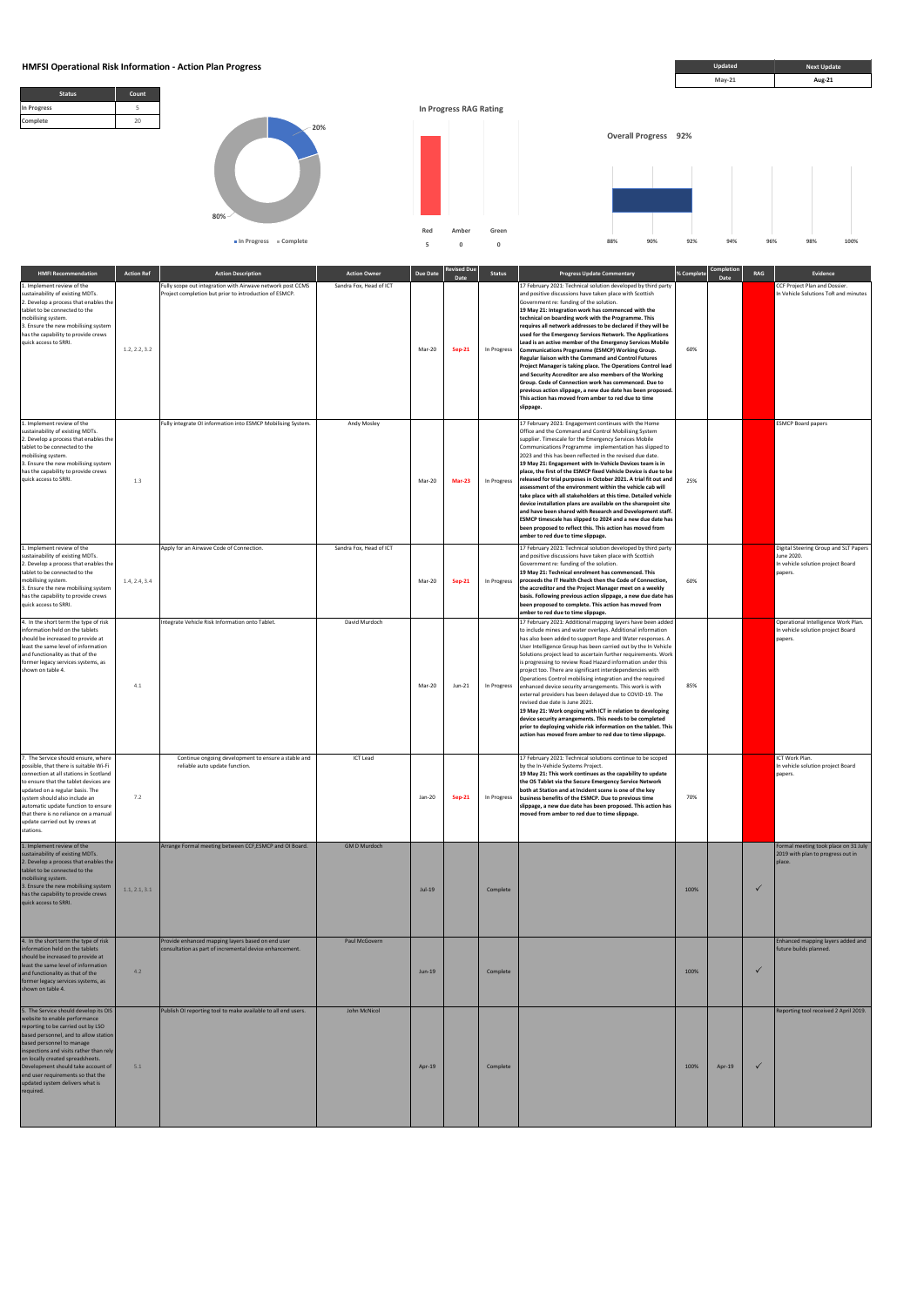| 5. The Service should develop its OIS<br>website to enable performance<br>reporting to be carried out by LSO<br>based personnel, and to allow station<br>based personnel to manage<br>inspections and visits rather than rely<br>on locally created spreadsheets.<br>Development should take account of<br>end user requirements so that the<br>updated system delivers what is<br>required. | 5.2      | Engage on performance reporting requirements during policy<br>review consultation. | <b>SM Marc Pincombe</b>  | Apr-19   | Complete | 100% | Apr-19 | $\checkmark$ | Engagement commenced on 4 April<br>with email to DACO Support Teams.<br>Further engagement planned with<br>LSO Management Teams. |
|----------------------------------------------------------------------------------------------------------------------------------------------------------------------------------------------------------------------------------------------------------------------------------------------------------------------------------------------------------------------------------------------|----------|------------------------------------------------------------------------------------|--------------------------|----------|----------|------|--------|--------------|----------------------------------------------------------------------------------------------------------------------------------|
| 6. Future developments of the OIS<br>and the tablet should take account of<br>end user requirements. A structure<br>should be put in place to collect and<br>collate feedback from users and<br>station based personnel who are<br>involved in carrying out ORI duties<br>and personnel who use the ORI at<br>operational incidents.                                                         | 6.1      | Carry out 4 targeted engagement sessions with end<br>users.                        | <b>SM Marc Pincombe</b>  | May-19   | Complete | 100% | Mar-19 | $\checkmark$ | Engagement sessions carried out in<br>each SDA area.                                                                             |
| 6. Future developments of the OIS<br>and the tablet should take account of<br>end user requirements. A structure<br>should be put in place to collect and<br>collate feedback from users and<br>station based personnel who are<br>involved in carrying out ORI duties<br>and personnel who use the ORI at<br>operational incidents.                                                         | 6.2      | Embed Operational Intelligence into Operational<br>Assurance processes.            | <b>GM Fraser Simpson</b> | May-19   | Complete | 100% |        | ✓            | OA processes have been developed to<br>incorporate OI.                                                                           |
| 6. Future developments of the OIS<br>and the tablet should take account of<br>end user requirements. A structure<br>should be put in place to collect and<br>collate feedback from users and<br>station based personnel who are<br>involved in carrying out ORI duties<br>and personnel who use the ORI at<br>operational incidents.                                                         | 6.3      | Ensure process in place to collate feedback from<br>Incident Command courses.      | <b>GMD Murdoch</b>       | May-19   | Complete | 100% |        | $\checkmark$ | Process implemented with TED to<br>embed use of OI in Incident Command<br>courses and collate feedback.                          |
| 7. The Service should ensure, where<br>possible, that there is suitable Wi-Fi<br>connection at all stations in Scotland<br>to ensure that the tablet devices are<br>updated on a regular basis. The<br>system should also include an<br>automatic update function to ensure<br>that there is no reliance on a manual<br>update carried out by crews at<br>stations.                          | 7.1      | Continue to roll out Wi-Fi in line with agreed Project<br>Plan.                    | <b>Neil Dutton</b>       | Aug-19   | Complete | 100% |        | $\checkmark$ | Project Plan to roll out Wi-Fi is<br>complete with the exception of two<br>stations. These will be managed as<br>BAU.            |
| 8. The Service should consider the<br>capacity and remit of the OIO team<br>and other personnel involved in the<br>OI process such as operational<br>personnel.<br>9. The OIO team should be<br>competent to carry out their role.                                                                                                                                                           | 8.1, 9.1 | Carry out a review of OI structure and produce options<br>appraisal.               | <b>GMD Murdoch</b>       | Mar-20   | Complete | 100% |        | $\checkmark$ | Paper prepared and meetings held<br>with HRA is relation to job<br>evaluations.                                                  |
| 8. The Service should consider the<br>capacity and remit of the OIO team<br>and other personnel involved in the<br>OI process such as operational<br>personnel.<br>9. The OIO team should be<br>competent to carry out their role.                                                                                                                                                           | 8.2, 9.2 | Carry out SDA impact assessment and act on findings.                               | <b>SM Marc Pincombe</b>  | $Sep-19$ | Complete | 100% |        | $\checkmark$ | SDA impact assessments completed in<br>May, Awaiting outcomes of Policy<br>Review.                                               |
| 8. The Service should consider the<br>capacity and remit of the OIO team<br>and other personnel involved in the<br>OI process such as operational<br>personnel.<br>9. The OIO team should be<br>competent to carry out their role.                                                                                                                                                           | 8.3, 9.3 | Embed and evaluate OIO training plan.                                              | Kenny Fraser             | $Sep-19$ | Complete | 100% |        | $\checkmark$ | OIO training plan has been embedded<br>and evaluated.                                                                            |
| 10. The Service should further<br>develop the use of 'champions' as<br>used within the Highland and<br>Dumfries and Galloway LSO areas, to<br>enhance OI capacity within RDS fire<br>stations.                                                                                                                                                                                               | 10.1     | Collate, share and evaluate Best Practice in relation to<br>mainstreaming OI.      | <b>GMD Murdoch</b>       | Sep-19   | Complete | 100% |        | $\checkmark$ | Engagement carried out in all LSO<br>areas to share OI mainstreaming best<br>practice.                                           |
| 10. The Service should further<br>develop the use of 'champions' as<br>used within the Highland and<br>Dumfries and Galloway LSO areas, to<br>enhance OI capacity within RDS fire<br>stations.                                                                                                                                                                                               | 10.2     | Ensure OI is considered within RDS working Group.                                  | <b>GMD Murdoch</b>       | $Sep-19$ | Complete | 100% |        | $\checkmark$ | OI information shared with Senior<br>Responsible Officer leading RDS<br>Project.                                                 |
| 11. The Service should consider<br>methods of improving the culture of<br>utilising ORI at incidents and should<br>monitor its use by adding specific<br>questions or sections on the use of<br>ORI by incident commanders to its<br>OA policies.                                                                                                                                            | 11.1     | Embed Operational Intelligence into Operational Assurance<br>processes.            | <b>GM Fraser Simpson</b> | $May-19$ | Complete | 100% |        | $\checkmark$ | OA processes have been developed to<br>incorporate OI into the OA process.                                                       |
| 11. The Service should consider<br>methods of improving the culture of<br>utilising ORI at incidents and should<br>monitor its use by adding specific<br>questions or sections on the use of<br>ORI by incident commanders to its<br>OA policies.                                                                                                                                            | 11.2     | Explore opportunities to further embed OI use during Incident<br>Command Training. | AM Andy Watt             | May-19   | Complete | 100% |        | $\checkmark$ | Agreed process in place wit TED to<br>embed the use of OI into Incident<br>Command courses and collate<br>feedback.              |